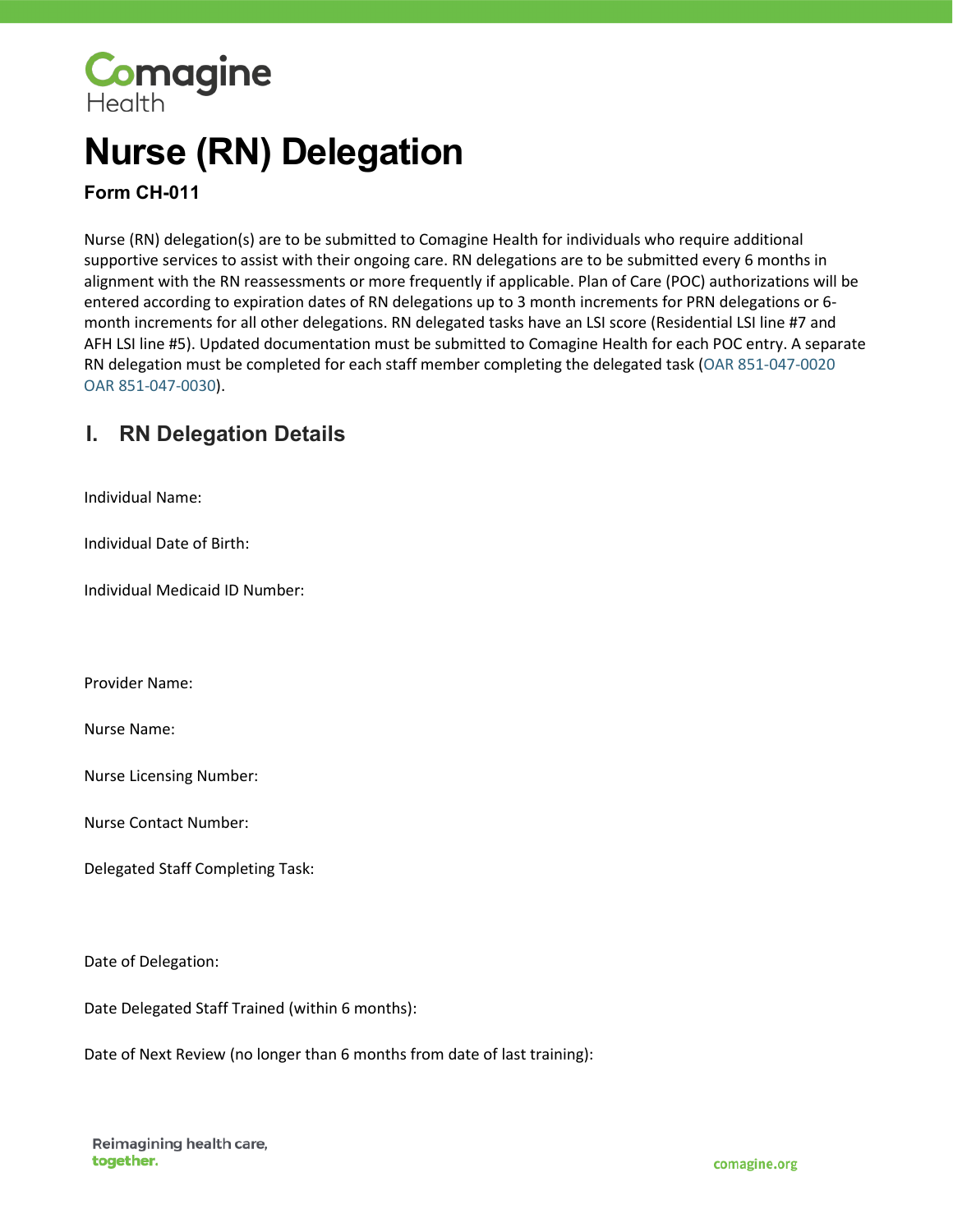Please provide comprehensive answers to the questions below according to the Oregon State Board of Nursing Interpretive Statement pertaining to the delegated task. [https://www.oregon.gov/osbn/Documents/IS\\_Delegation\\_Assignment\\_Supervision.pdf](https://www.oregon.gov/osbn/Documents/IS_Delegation_Assignment_Supervision.pdf)

1. What task is being delegated?

2. Reason and condition requiring delegation

3. Is any portion of the delegated task completed by the individual? Please provide specific details.

- 4. Frequency of the delegated task
	- ☐ Daily
	- ☐ Weekly
	- □ Monthly
	- ☐ Other (please describe):